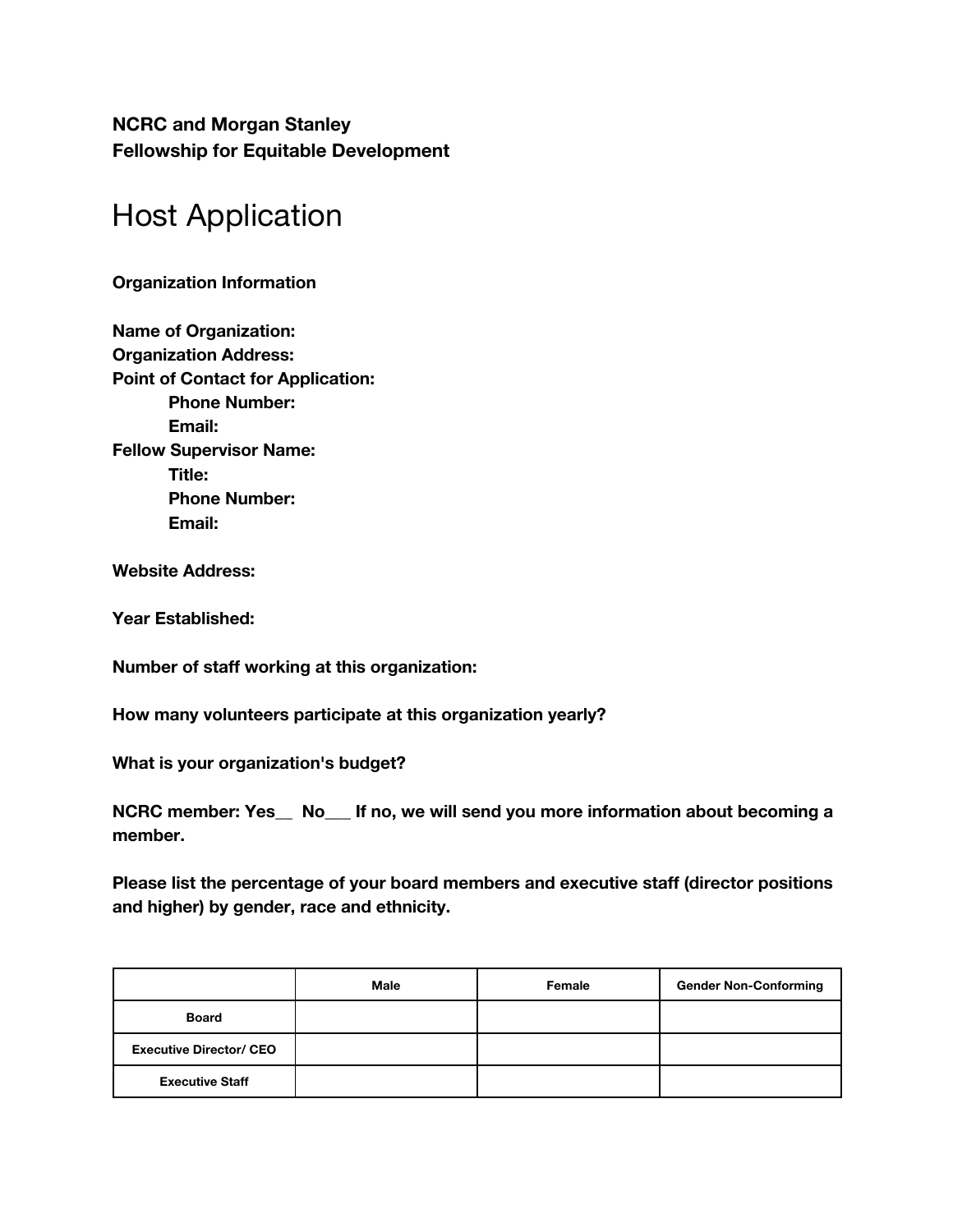|                                   | White | <b>Black</b> | <b>Asain/Pacific</b><br><b>Islander</b> | Latinx | <b>Native</b><br>American | <b>Other (Please</b><br>indicate) |
|-----------------------------------|-------|--------------|-----------------------------------------|--------|---------------------------|-----------------------------------|
| <b>Board</b>                      |       |              |                                         |        |                           |                                   |
| <b>Executive</b><br>Director/ CEO |       |              |                                         |        |                           |                                   |
| <b>Executive</b><br><b>Staff</b>  |       |              |                                         |        |                           |                                   |

### **What is your organization type? Select one.**

Advocacy-Local or Statewide Advocacy-National CDC CDFI/Loan Fund (certified) Community Action Agency Community Housing Development Organization (CDHO) Educational Institution Fair Housing Center Fair Lending Faith Based Government-Local Government-State Housing Authority Housing Counseling Agency Housing Development Legal Services Provider **Organizing** Social Services Provider State Housing Finance Agency Tent Organization Union Workforce Development **Other** 

## **What Primary Issues does your organization work on? Select one.**

Aging Affordable Housing Banking/Lending Civil Rights Community/Economic Development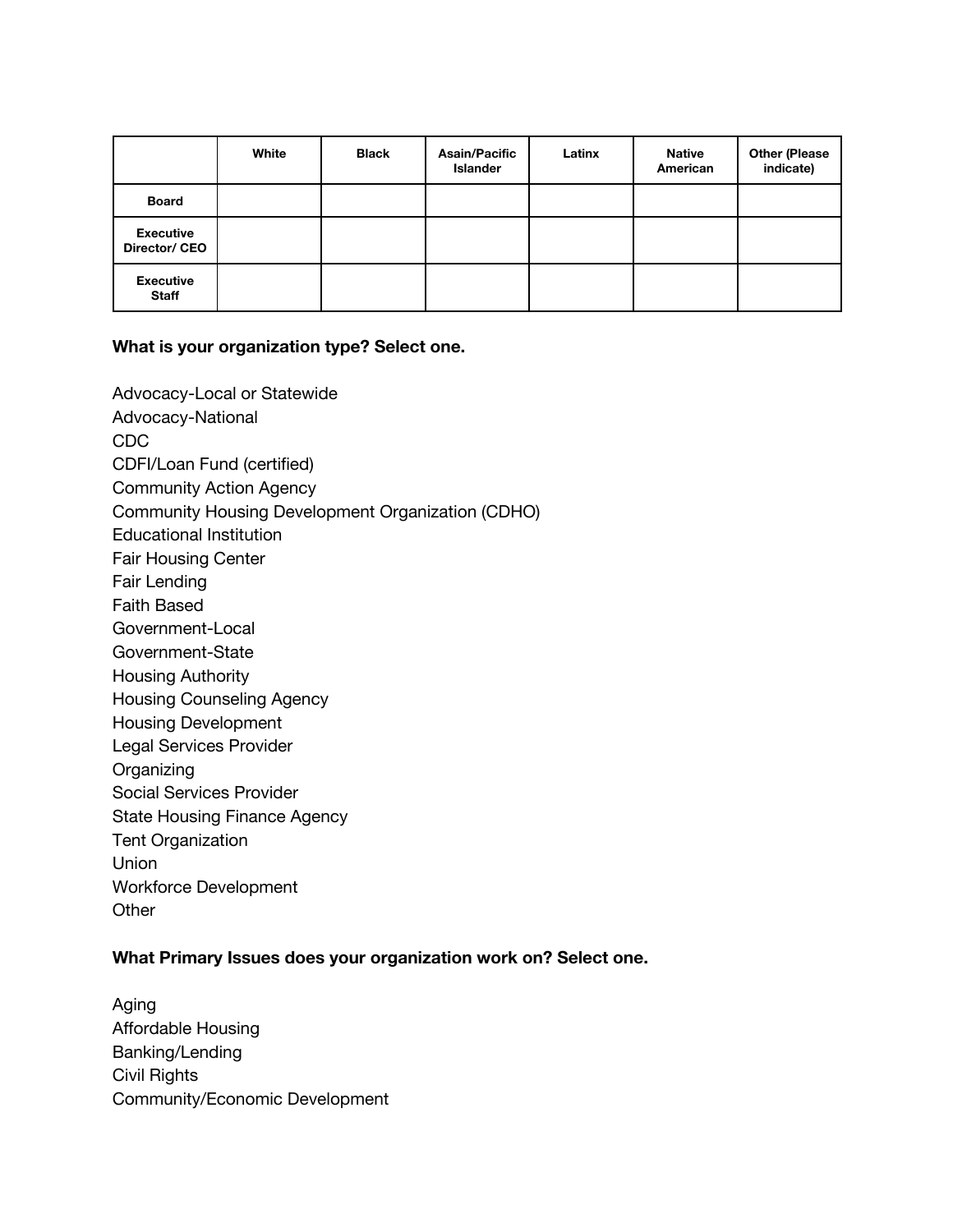Consumer Protection Criminal Justice Reform Disaster Recovery Education (K-12) Education (University) Environment Fair Housing Financial Literacy/Capability Foreclosure Prevention Health Equity Historic Preservation Homelessness Housing Assistance Housing Development Jobs/Job Training LGBTQIA+ Rights Race and Wealth Small Business Development Urban Planning **Veterans** Women **Other** 

What is your organization's mission statement? (500 character max)

Please provide a brief background and history of programs. (2000 character max)

#### **Proposal Information**

What geographical area does your organization serve (demographics, target community, etc)? (2000 character max)

What are the community development needs of the target population? (2000 character max)

Provide a brief description and the overall goal for the project that the fellow will support. (2000 character max)

Is this a new or existing project? If existing, what is the current scope and/or scale of the project. (2000 character max)